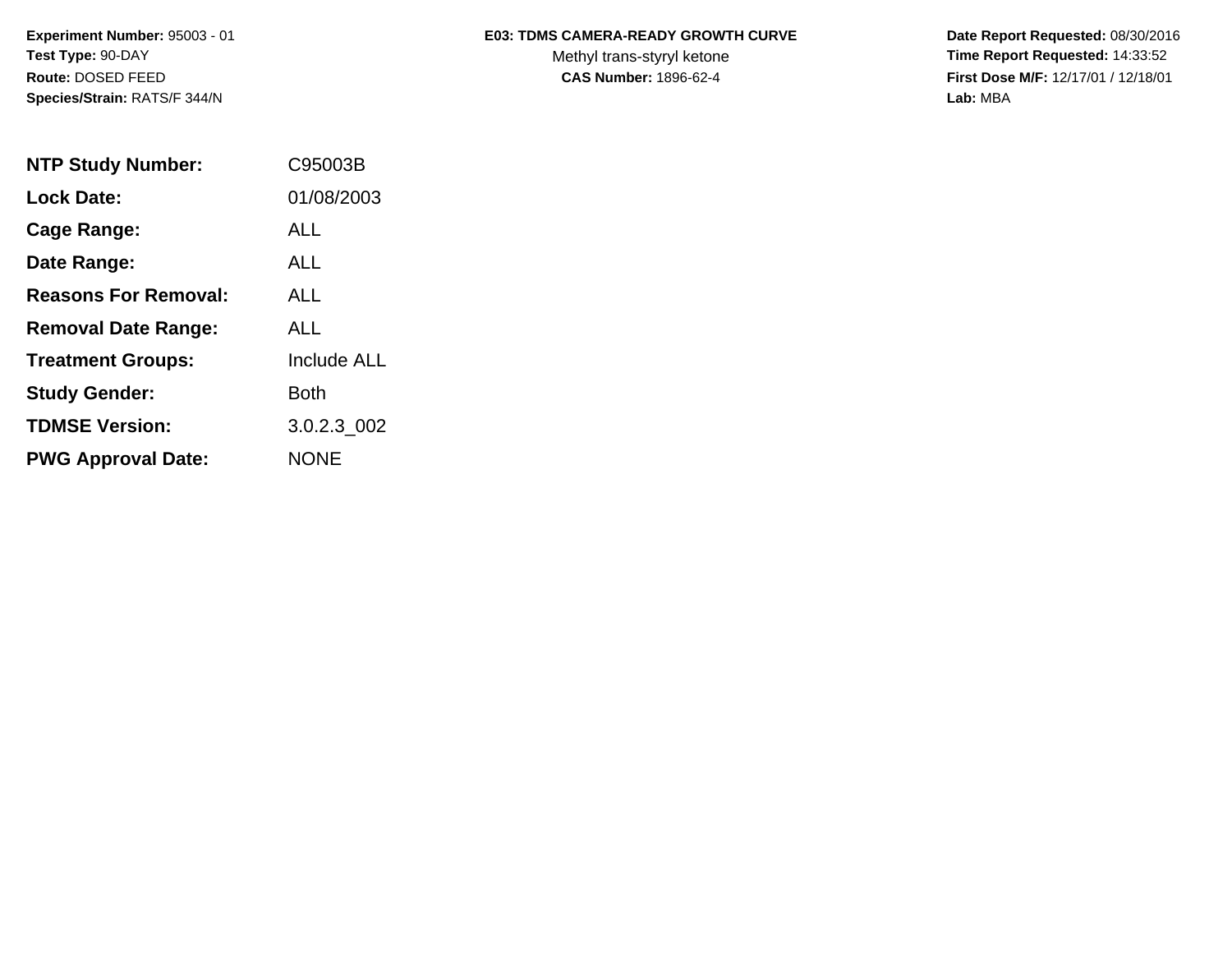**Species/Strain:** RATS/F 344/N **Lab:** MBA

Test Type: 90-DAY **The Report Requested: 14:33:52** Methyl trans-styryl ketone **Time Report Requested: 14:33:52 Route:** DOSED FEED **CAS Number:** 1896-62-4 **First Dose M/F:** 12/17/01 / 12/18/01